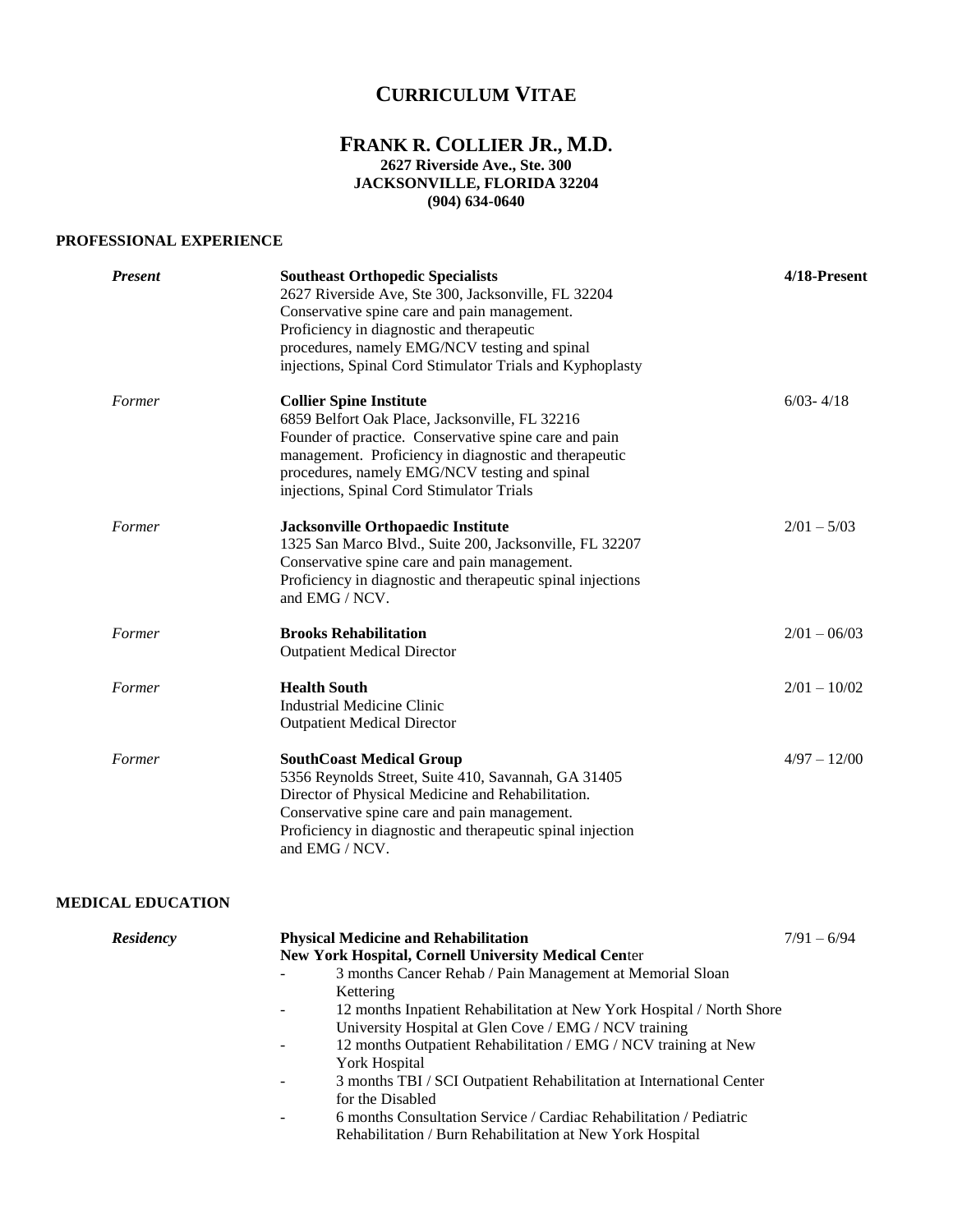- Elective: Hospital for Special Surgery – Therapeutic and diagnostic spinal injection training / preceptorship

| <b>Internship</b>                                  | <b>Internal Medicine</b><br><b>Lenox Hill Hospital Cornell Affiliate</b>                                                                                                                                                                                                                                                                                                                     |                                                         | $7/90 - 6/91$ |  |
|----------------------------------------------------|----------------------------------------------------------------------------------------------------------------------------------------------------------------------------------------------------------------------------------------------------------------------------------------------------------------------------------------------------------------------------------------------|---------------------------------------------------------|---------------|--|
| M.D.                                               | <b>Georgetown University School of Medicine</b><br><b>Washington D.C.</b><br>Clinical Clerkship Honors: Internal Medicine / Orthopedics<br>Sports Medicine / Physical Medicine / Family Practice                                                                                                                                                                                             |                                                         | $8/86 - 6/90$ |  |
| <b>POST GRADUATE EDUCATION</b>                     |                                                                                                                                                                                                                                                                                                                                                                                              |                                                         |               |  |
| M.S.                                               | <b>Georgetown University Graduate School of Physiology</b><br><b>Washington D.C.</b><br>Physiology and Biophysics                                                                                                                                                                                                                                                                            |                                                         | $8/85 - 7/86$ |  |
| UNDERGRADUATE EDUCATION                            |                                                                                                                                                                                                                                                                                                                                                                                              |                                                         |               |  |
| B.S.                                               | <b>Bates College, Lewiston, Maine</b><br>Biology / Human Genetics<br>Cum Laude / Varsity Tennis 1982, 1983 - C.B.B. Div.<br>Champions, Ranked third nationally NCAA Division III<br>Varsity Skiing, 1982                                                                                                                                                                                     |                                                         | $8/79 - 6/83$ |  |
| HOSPITAL AND ADMINISTRATIVE<br><b>AFFILIATIONS</b> |                                                                                                                                                                                                                                                                                                                                                                                              |                                                         |               |  |
|                                                    | Baptist Medical Center Downtown, Jacksonville, Florida<br>Baptist Medical Center South, Jacksonville, Florida<br>Baptist Medical Center Beaches, Jacksonville Beach, Florida<br>St. Vincent's Riverside, Jacksonville, Florida<br>St. Vincent's Southside, Jacksonville, Florida<br>Memorial Hospital, Jacksonville, Florida<br>Ponte Vedra Beach Surgery Center, Ponte Vedra Beach, Florida |                                                         |               |  |
| <b>ACADEMIC HONORS</b>                             | New York Academy of Medicine: Research Recognition<br><b>Abstract Selection and Presentation</b>                                                                                                                                                                                                                                                                                             |                                                         | 4/11/92       |  |
| PROFESSIONAL SOCIETIES                             | Fellow - American Academy of Physical Medicine and Rehabilitation<br>American Association of Electrodiagnostic Medicine<br><b>American Medical Association</b><br>American Society of Interventional Pain Physicians<br><b>Duval County Medical Society</b><br>Southern Society of Physical Medicine and Rehabilitation<br>Florida Society of Interventional Pain Physicians                 | 1992<br>1993<br>1997<br>2001<br>2001<br>2001<br>present |               |  |
| <b>TEAM PHYSICIAN</b>                              | Jaguars Professional Football Team - Assisting Physician<br>First Coast High School                                                                                                                                                                                                                                                                                                          | 2001<br>2001                                            |               |  |